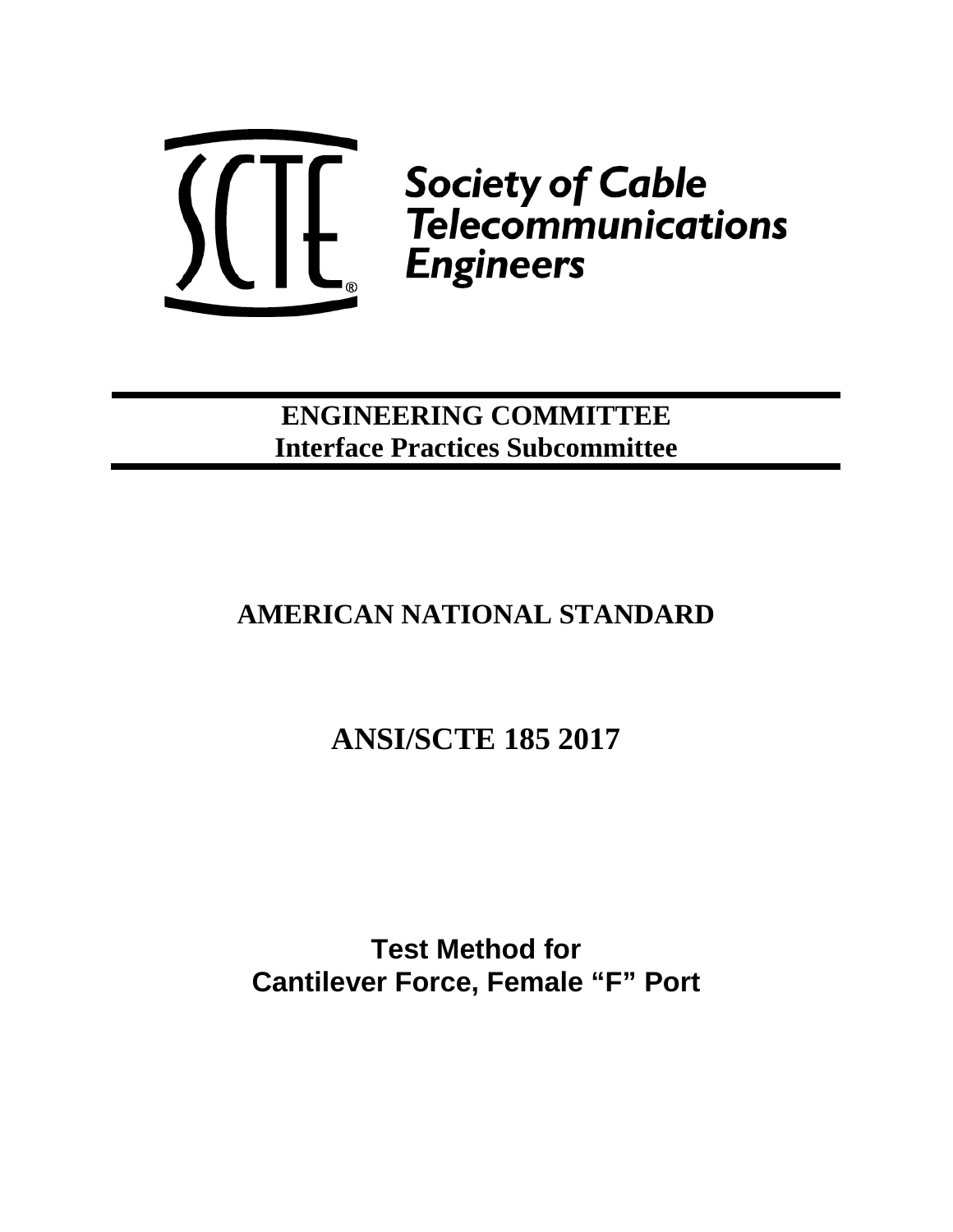## **NOTICE**

<span id="page-1-0"></span>The Society of Cable Telecommunications Engineers (SCTE) Standards and Operational Practices (hereafter called "documents") are intended to serve the public interest by providing specifications, test methods and procedures that promote uniformity of product, interchangeability, best practices and ultimately the long term reliability of broadband communications facilities. These documents shall not in any way preclude any member or non-member of SCTE from manufacturing or selling products not conforming to such documents, nor shall the existence of such standards preclude their voluntary use by those other than SCTE members.

SCTE assumes no obligations or liability whatsoever to any party who may adopt the documents. Such adopting party assumes all risks associated with adoption of these documents, and accepts full responsibility for any damage and/or claims arising from the adoption of such documents.

Attention is called to the possibility that implementation of this document may require the use of subject matter covered by patent rights. By publication of this document, no position is taken with respect to the existence or validity of any patent rights in connection therewith. SCTE shall not be responsible for identifying patents for which a license may be required or for conducting inquiries into the legal validity or scope of those patents that are brought to its attention.

Patent holders who believe that they hold patents which are essential to the implementation of this document have been requested to provide information about those patents and any related licensing terms and conditions. Any such declarations made before or after publication of this document are available on the SCTE web site at [http://www.scte.org.](http://www.scte.org/)

All Rights Reserved

© Society of Cable Telecommunications Engineers, Inc. 2017 140 Philips Road Exton, PA 19341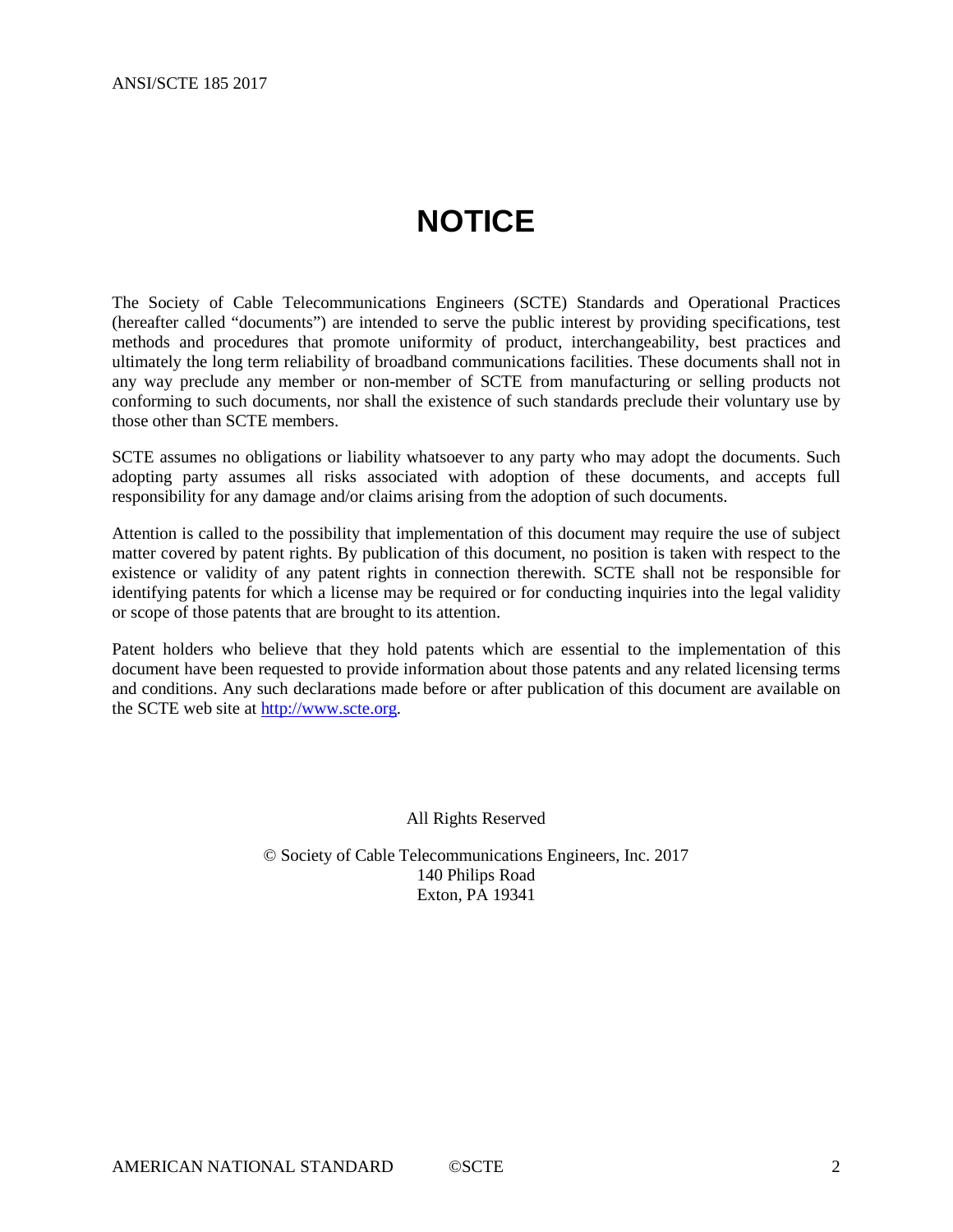<span id="page-2-0"></span>

| Title | <b>Page Number</b> |                                                                                                                                                                                                                                    |   |  |  |  |  |
|-------|--------------------|------------------------------------------------------------------------------------------------------------------------------------------------------------------------------------------------------------------------------------|---|--|--|--|--|
|       |                    |                                                                                                                                                                                                                                    |   |  |  |  |  |
|       |                    | Table of Contents <b>contents</b> and contents and content of the set of the set of the set of the set of the set of the set of the set of the set of the set of the set of the set of the set of the set of the set of the set of | 3 |  |  |  |  |
|       |                    |                                                                                                                                                                                                                                    |   |  |  |  |  |
|       | 1.1.               |                                                                                                                                                                                                                                    |   |  |  |  |  |
|       | 1.2.               |                                                                                                                                                                                                                                    |   |  |  |  |  |
|       | 1.3.               |                                                                                                                                                                                                                                    |   |  |  |  |  |
|       | 1.4.               |                                                                                                                                                                                                                                    |   |  |  |  |  |
| 2.    |                    |                                                                                                                                                                                                                                    |   |  |  |  |  |
|       | 2.1                |                                                                                                                                                                                                                                    |   |  |  |  |  |
|       |                    |                                                                                                                                                                                                                                    |   |  |  |  |  |
|       | 2.3.               |                                                                                                                                                                                                                                    |   |  |  |  |  |
| 3.    |                    |                                                                                                                                                                                                                                    |   |  |  |  |  |
|       | $3.1_{-}$          |                                                                                                                                                                                                                                    |   |  |  |  |  |
|       | 3.2.               |                                                                                                                                                                                                                                    |   |  |  |  |  |
|       | 3.3.               |                                                                                                                                                                                                                                    | 5 |  |  |  |  |
| 4.    |                    |                                                                                                                                                                                                                                    |   |  |  |  |  |
| 5.    |                    |                                                                                                                                                                                                                                    |   |  |  |  |  |
| 6.    |                    |                                                                                                                                                                                                                                    |   |  |  |  |  |
| 7.    |                    |                                                                                                                                                                                                                                    |   |  |  |  |  |
| 8.    |                    |                                                                                                                                                                                                                                    |   |  |  |  |  |
|       |                    | Appendix A: Report Form _____________                                                                                                                                                                                              | 8 |  |  |  |  |

## **Table of Contents**

## **List of Figures**

## **Title Page Number**

Figure 1 - [Possible Mounting Stand With Device And Test Fixture Attached. Test Fixture To Be](#page-6-0)  [Pulled In The Direction Indicated By The Arrow.](#page-6-0) 7 Figure 2 - [Test Fixture Design](#page-7-1) 8 8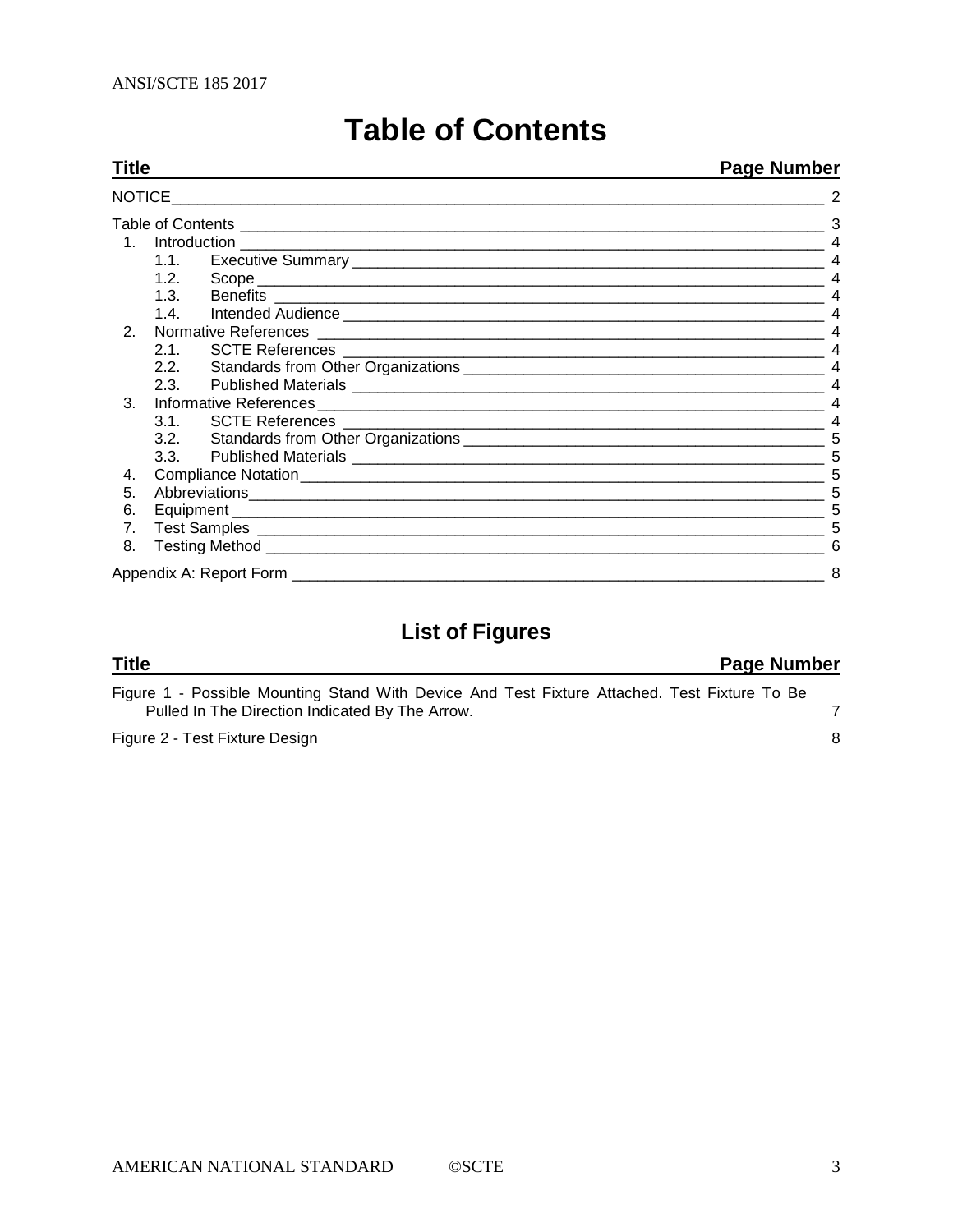#### <span id="page-3-1"></span><span id="page-3-0"></span>**1. Introduction**

#### **1.1. Executive Summary**

High cantilever forces on "F" ports can damage them. This test procedure specifies a way apply a cantilever force on ports and inspect them for damage.

#### <span id="page-3-2"></span>**1.2. Scope**

This test procedure is used to evaluate the mechanical strength of female "F" ports on passive or active devices when a cantilever force is applied to the port.

#### <span id="page-3-3"></span>**1.3. Benefits**

<span id="page-3-4"></span>This procedure is needed to determine whether a "F" port is strong enough to withstand high cantilever forces without damage.

#### **1.4. Intended Audience**

<span id="page-3-5"></span>This is a laboratory test intended for engineers to evaluate product performance.

### **2. Normative References**

The following documents contain provisions, which, through reference in this text, constitute provisions of this document. At the time of Subcommittee approval, the editions indicated were valid. All documents are subject to revision; and while parties to any agreement based on this document are encouraged to investigate the possibility of applying the most recent editions of the documents listed below, they are reminded that newer editions of those documents might not be compatible with the referenced version.

#### <span id="page-3-6"></span>**2.1. SCTE References**

• No normative references are applicable.

#### <span id="page-3-7"></span>**2.2. Standards from Other Organizations**

<span id="page-3-8"></span>• No normative references are applicable.

#### **2.3. Published Materials**

• No normative references are applicable.

#### <span id="page-3-9"></span>**3. Informative References**

The following documents might provide valuable information to the reader but are not required when complying with this document.

#### <span id="page-3-10"></span>**3.1. SCTE References**

• No informative references are applicable.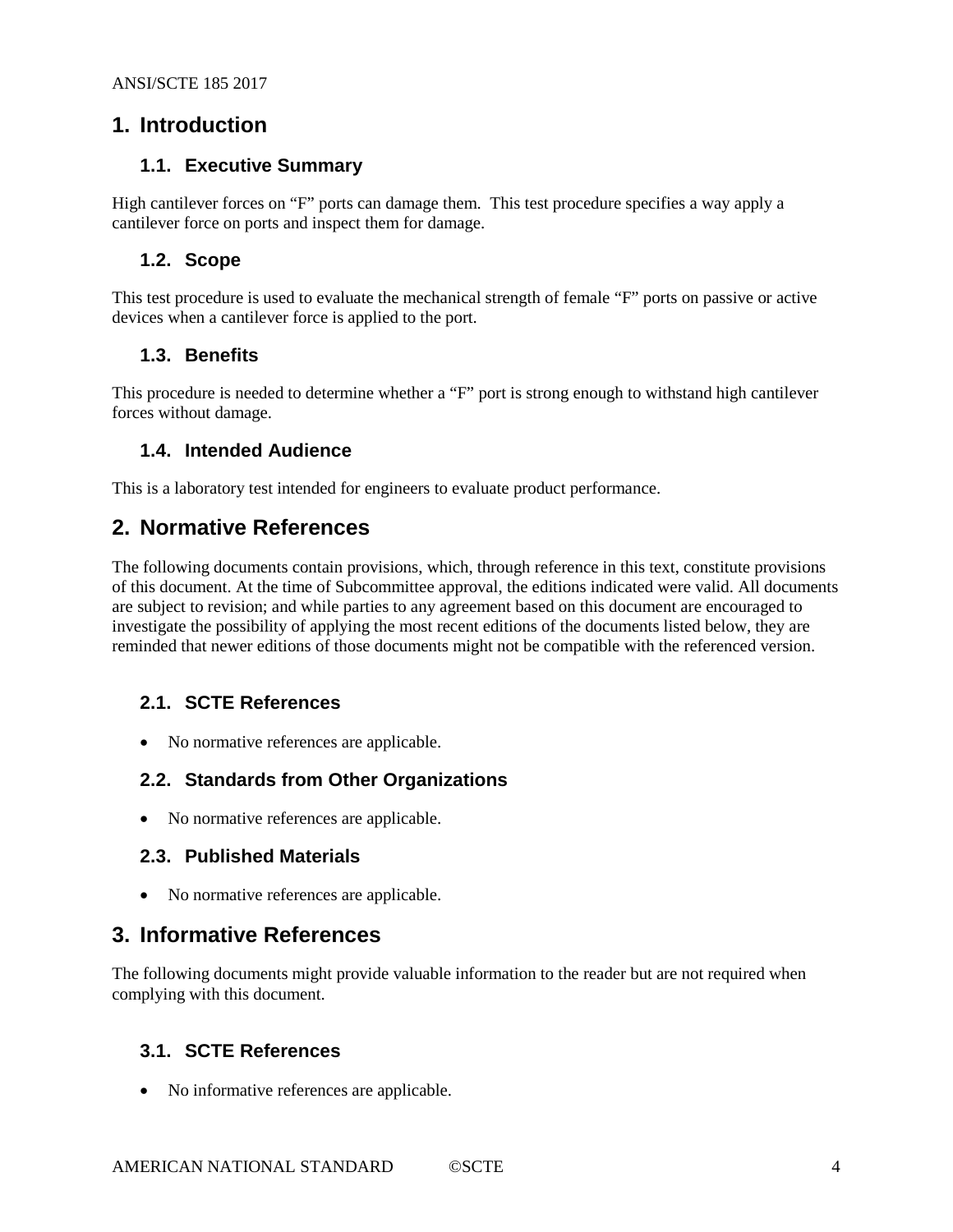#### <span id="page-4-0"></span>**3.2. Standards from Other Organizations**

<span id="page-4-1"></span>• No informative references are applicable.

#### **3.3. Published Materials**

• No informative references are applicable.

#### <span id="page-4-2"></span>**4. Compliance Notation**

| shall      | This word or the adjective "required" means that the item is an              |
|------------|------------------------------------------------------------------------------|
|            | absolute requirement of this document.                                       |
| shall not  | This phrase means that the item is an absolute prohibition of this           |
|            | document.                                                                    |
| forbidden  | This word means the value specified shall never be used.                     |
|            | This word or the adjective "recommended" means that there may exist          |
|            | valid reasons in particular circumstances to ignore this item, but the       |
| should     | full implications should be understood and the case carefully weighted       |
|            | before choosing a different course.                                          |
|            | This phrase means that there may exist valid reasons in particular           |
| should not | circumstances when the listed behavior is acceptable or even useful,         |
|            | but the full implications should be understood and the case carefully        |
|            | weighed before implementing any behavior described with this label.          |
|            | This word or the adjective " <i>optional</i> " means that this item is truly |
|            | optional. One vendor may choose to include the item because a                |
| may        | particular marketplace requires it or because it enhances the product,       |
|            | for example; another vendor may omit the same item.                          |
|            | Use is permissible for legacy purposes only. Deprecated features may         |
| deprecated | be removed from future versions of this document. Implementations            |
|            | should avoid use of deprecated features.                                     |

## <span id="page-4-3"></span>**5. Abbreviations**

<span id="page-4-4"></span>

SCTE Society of Cable Telecommunications Engineers

### **6. Equipment**

Tensile force testing machine (Instron Model 1122 or equivalent) with a recording device. It may be desirable to have an automatic cut off feature which can be activated by a maximum excursion limit setting and/or maximum force limit.

Mounting stand to secure the sample to the Instron base with the sample test port perpendicular to the axis of applied force. A possible configuration is shown in the accompanying drawing [\(Figure 1\)](#page-6-0).

Cantilever test fixture [\(Figure 2\)](#page-7-1) that goes over the port to be tested.

Mounting fixture to attach the test fixture to the Instron moving cross head. A pin through the test fixture 0.25 inch hole allows it to swivel as the cross head moves up.

## <span id="page-4-5"></span>**7. Test Samples**

A minimum of five samples of each device shall be used for testing.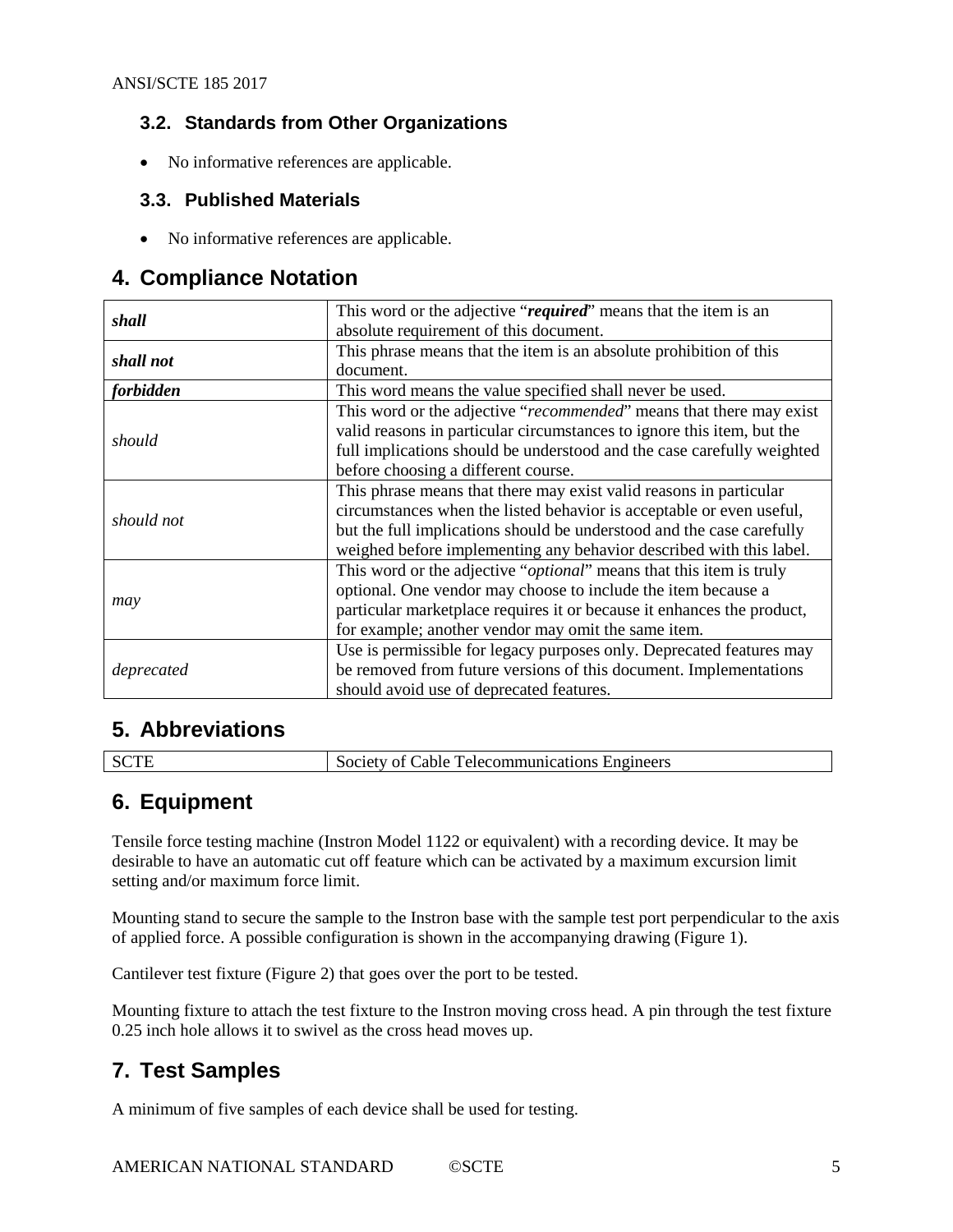### <span id="page-5-0"></span>**8. Testing Method**

- 1. Calibrate the tensile test fixture per the manufacturer's recommendations.
- 2. Secure the device with the female "F" port to be tested to the mounting base.
- 3. Install the cantilever test fixture onto the female "F" port to be tested and zero out the force gauge.
- 4. The female "F" port under test shall be pulled to the specified limit or until failure at a cross head speed of 2 inches per minute. Failure is defined as any part of the port breaking, cracking or bending when inspected with the naked eye.
- 5. Record the maximum measured tensile force on the attached Report Form.
- 6. Calculate cantilever failure force applied to the tip of the female "F" port using the following formula:

Cantilever Force = Tensile Force \* 7.5

Note: The factor 7.5 is the ratio of the test fixture length, 2.25", to the port bore depth, 0.30".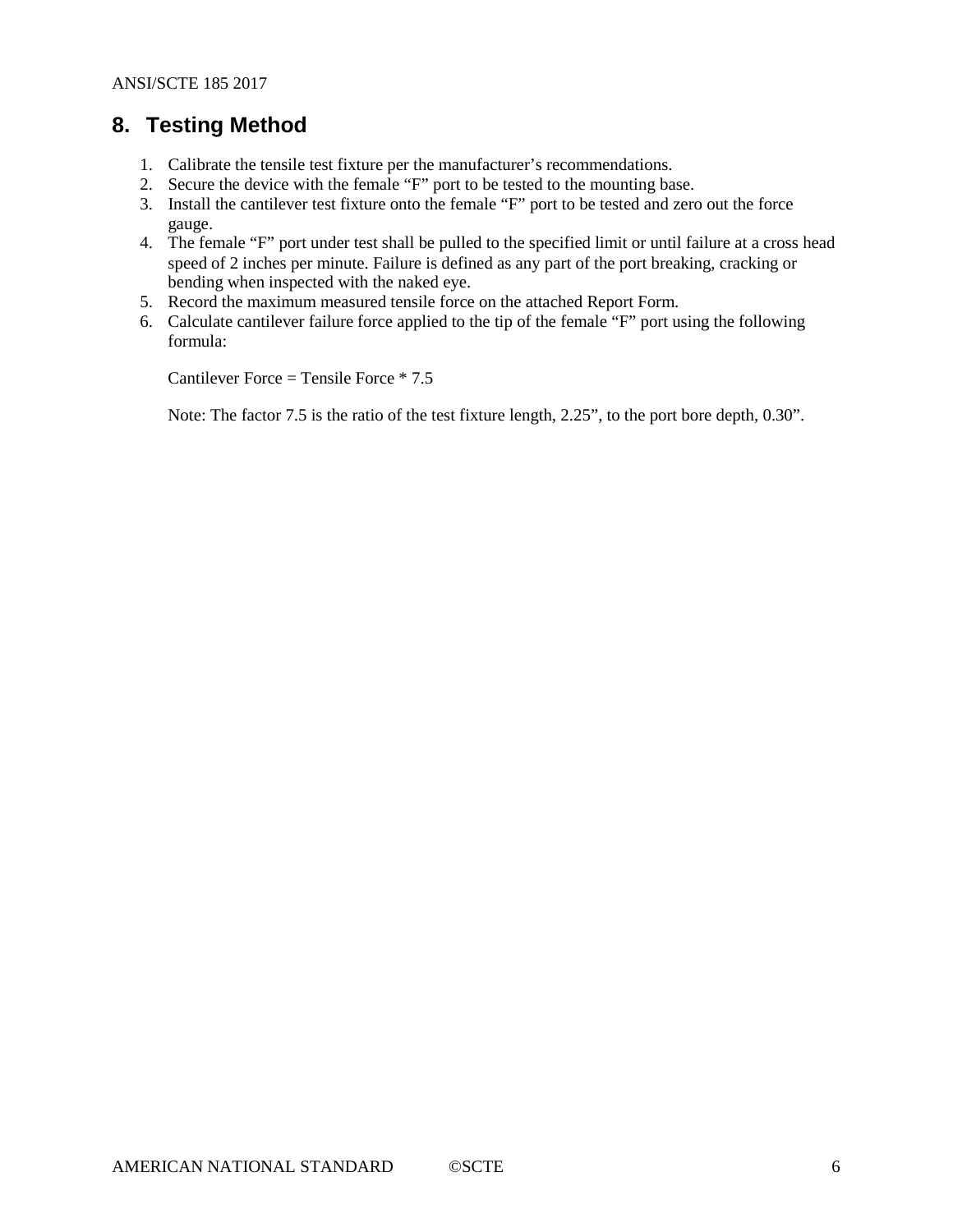

<span id="page-6-0"></span>**Figure 1 - Possible Mounting Stand With Device And Test Fixture Attached. Test Fixture To Be Pulled In The Direction Indicated By The Arrow.**